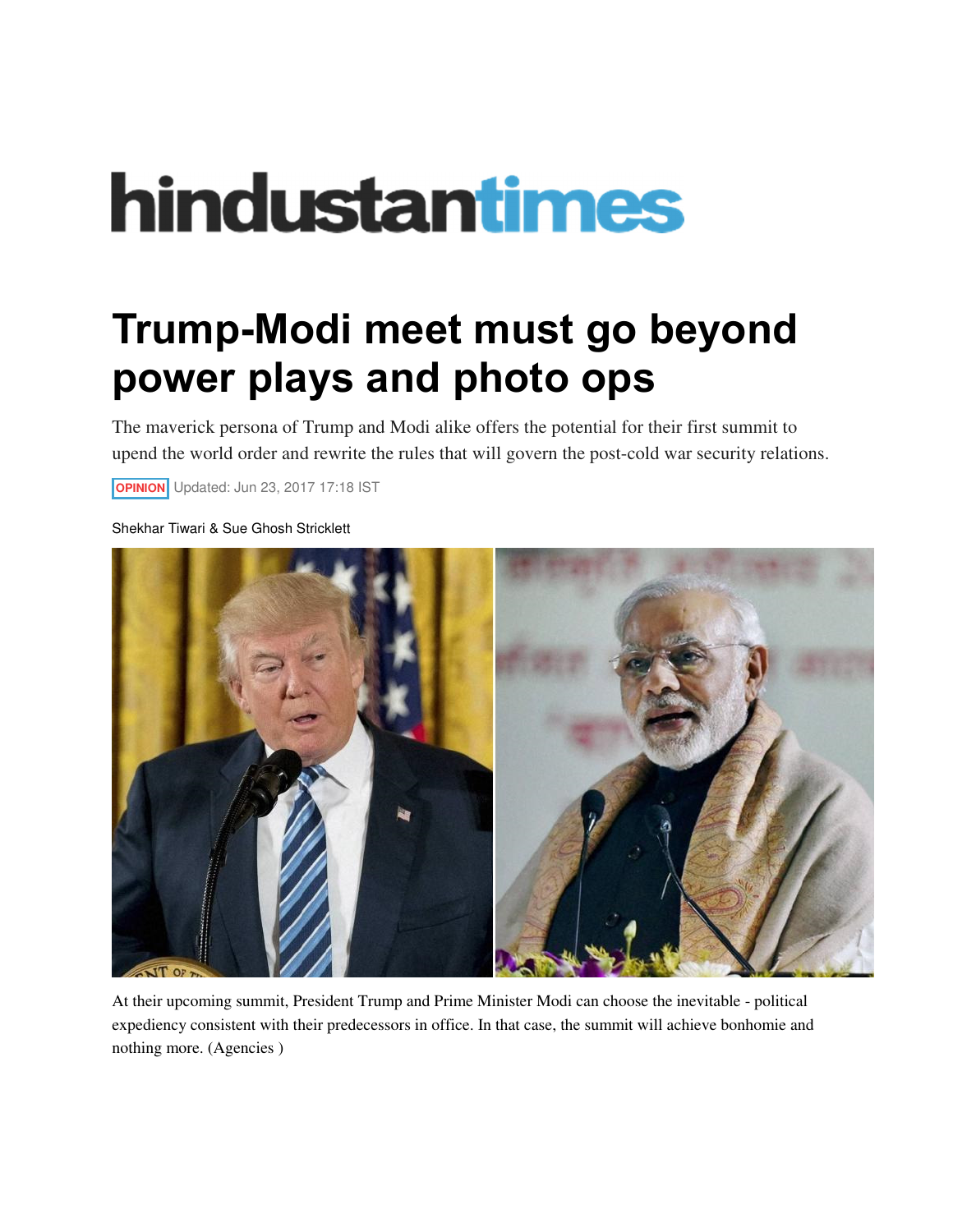President Donald Trump will meet Prime Minister Narendra Modi on June 26 to discuss a gamut of bilateral issues. The maiden meeting between the two leaders would "set forth a vision" to expand the bilateral partnership in an ambitious way, the White House said on Monday. Summits involving US presidents and Indian PMs are carefully choreographed by the foreign policy establishment. This summit is more likely to address the concerns of the wellheeled and politically connected: H1B visa headcount and defence trade, rigged to benefit American and Indian chaebols. The hard work necessary to forge a meaningful security partnership usually gets short shrift in such meetings.

Summit engagement must go beyond the usual political power plays and photo opportunities. A game-changer can be a summit focused on a security partnership, which meaningfully address the threats as well as the opportunities shaping South and West Asia in the 21st century. The two leaders must also acknowledge the state of affairs vis-à-vis China and the

Let us examine the facts and circumstances driving the convergence of strategic interests between the US and India, which today has reached critical mass. We know China's rise is not peaceful. We also know that China has every intention of keeping – by whatever means possible - the gains it has made. In 1949, the year that communists overthrew a democratically elected government in China, the country was a small rump with limited natural resources. Since then, China's annexations – legally and illegally - is noteworthy in one aspect – a southward march to access and dominate the Indian Ocean.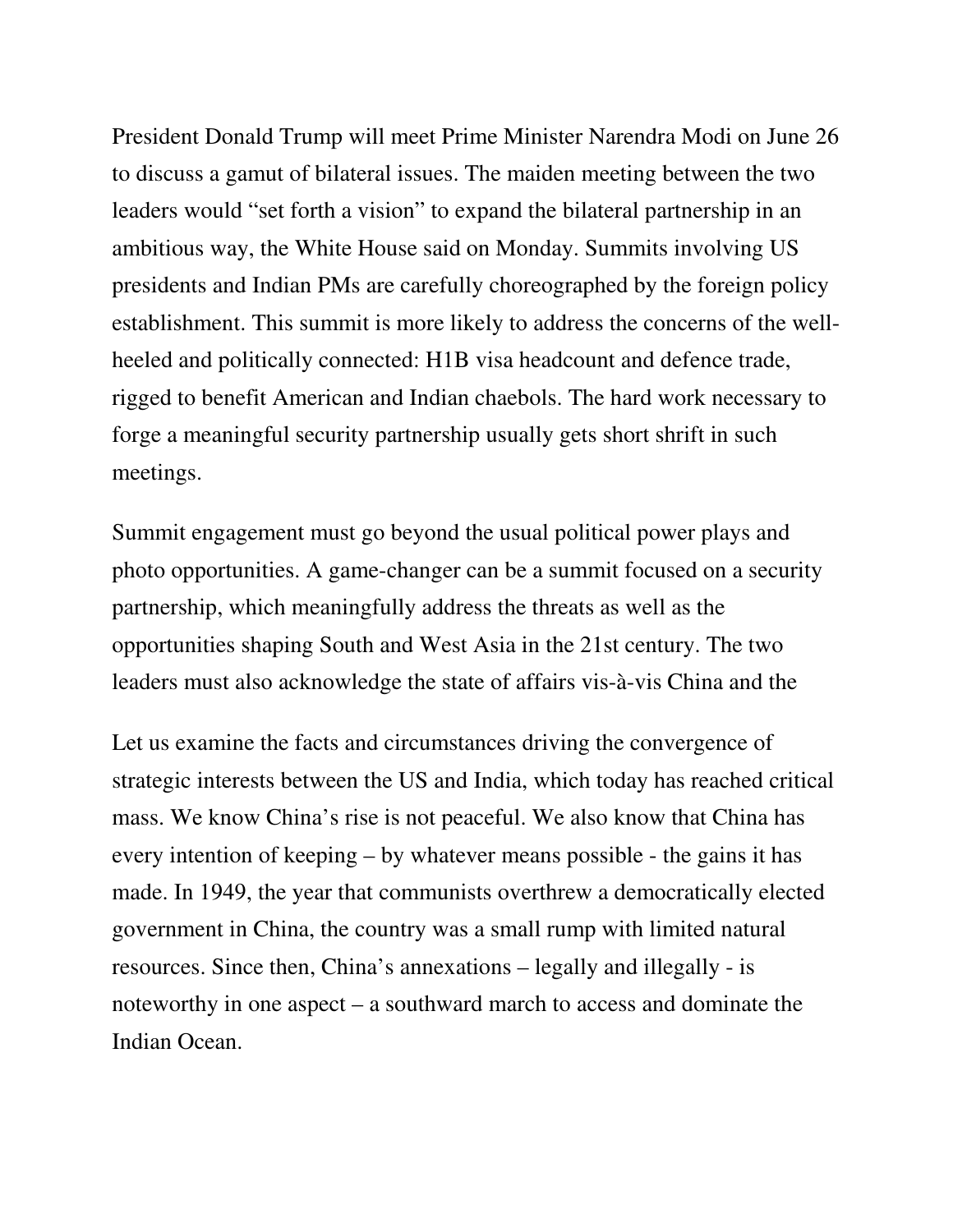The Chinese Communist Party has staked its survival not on ideological battles, but on the rising living standard of its population. Access to the major trade routes and the unrelenting pursuit of energy, metals, and strategic minerals to fuel economic growth is understandable. But the fact remains, that the push southward towards the Indian Ocean, as opposed to the shorter route to the North Pacific, is the path of least resistance. China does not want a direct conflict with America. Rather than a confrontation, China's military and economic modernisation is designed as deterrence against American interference in its growing sphere of influence.

Through systematic population shifts of Han Chinese, oligarchic corporate control, and by brutally crushing freedom movements, China has consolidated its territory-holdings annexed in the last 50 years. These areas include Tibet, Xinjiang, Hong Kong, and Macao. Chinese-built islands have expanded the flash point zone in the South China Sea beyond the Taiwan Straits.

In India's backyard, Chinese military and Chinese-sponsored Maoists continue to foment skirmishes and exert creeping border control into India, the Russian Far East, Mongolia, Nepal, and Myanmar.

Pakistan, a client-state of China for most of its military purchases, has ceded parts of "Pakistan-occupied Kashmir" (PoK) to Chinese control, allowed Chinese-built roads through the ancient Khyber Pass for rapid military deployment, and facilitated Chinese military deployments inside Afghanistan.

Eighteen Chinese naval bases are in various stages of completion as strategic choke points surrounding the Indian Ocean, including Pakistan, Sri Lanka,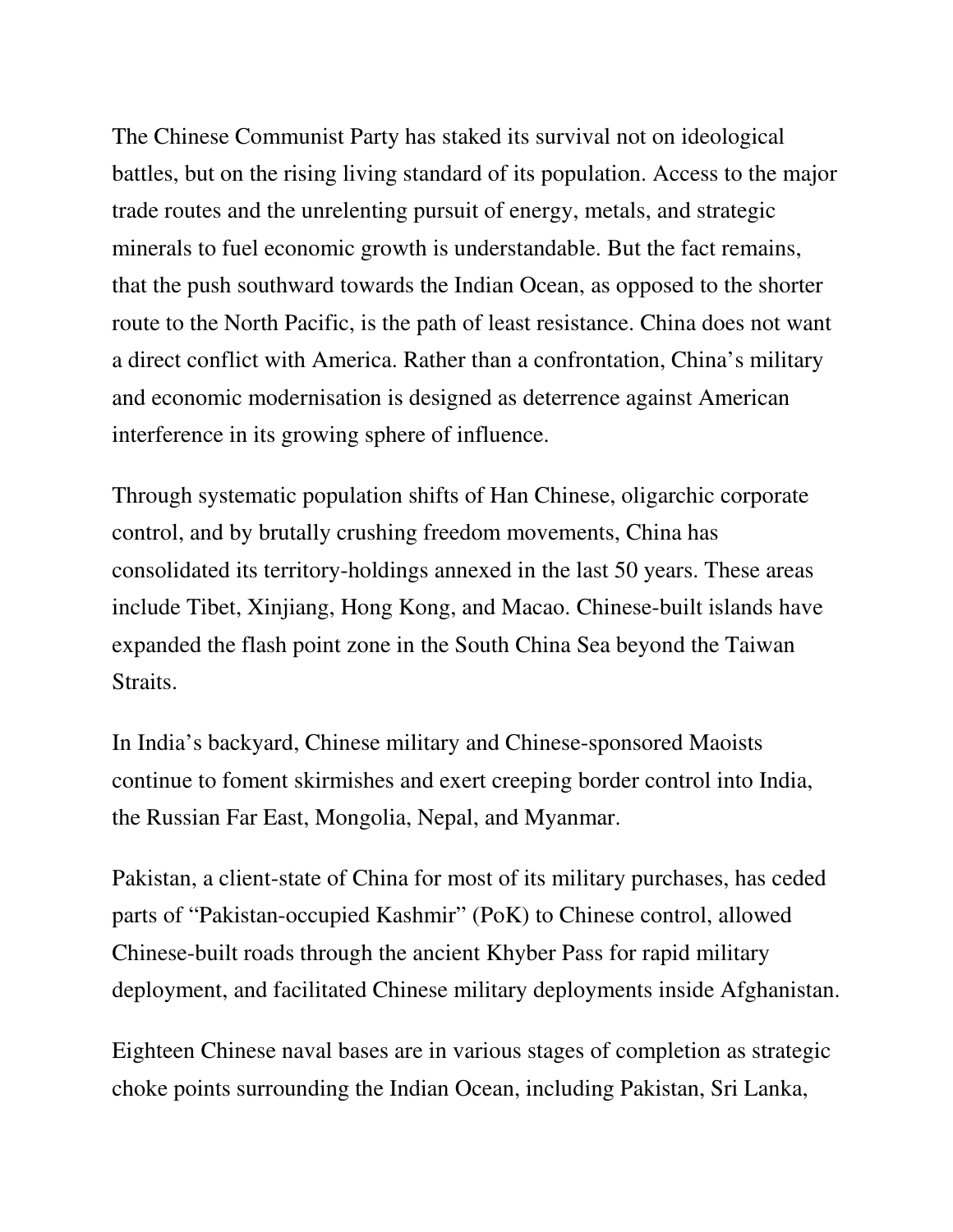Myanmar, Djibouti, Yemen, Oman, Kenya, Tanzania, Mozambique, Seychelles, and Madagascar. Chinese hegemonic ambitions to dominate the Indian Ocean should not be taken lightly. But the fact remains, China's deliberate and very visible march towards the Indian Ocean is because of India's inaction and also America's ambivalence towards Chinese hegemony in South and Western Asia.

Generations of PMs have tolerated repeated Chinese border incursions into India as well as Chinese occupation of a large chunk of Kashmir that is an integral part of India through millennia. Preferring diplomacy with China over confrontation, India focuses its animus on Pakistan, which today is a de facto vassal state of imperial China. On the other side of the equation, since Nixon established diplomatic relations with communist China, American Presidents (Ford, Carter, Reagan, and H.W. Bush) have been pre-occupied fighting the cold war against the Soviet Union where China was a necessary ally to weaken Soviet influence in Asia.

In the post-cold war milieu, the burgeoning US-China trade relations and entrenched cold-warriors in America's diplomatic and political establishment remain significant deterrents against decisive American action towards China. While American Presidents (Clinton, W. Bush, and Obama) are known for tough anti-China campaign trail rhetoric, they have predictably failed to address the Chinese threat when they are in office.

At their upcoming summit, President Trump and Prime Minister Modi can choose the inevitable - political expediency consistent with their predecessors in office. In that case, the summit will achieve bonhomie and nothing more. On the other hand, the two leaders can decisively address the Chinese